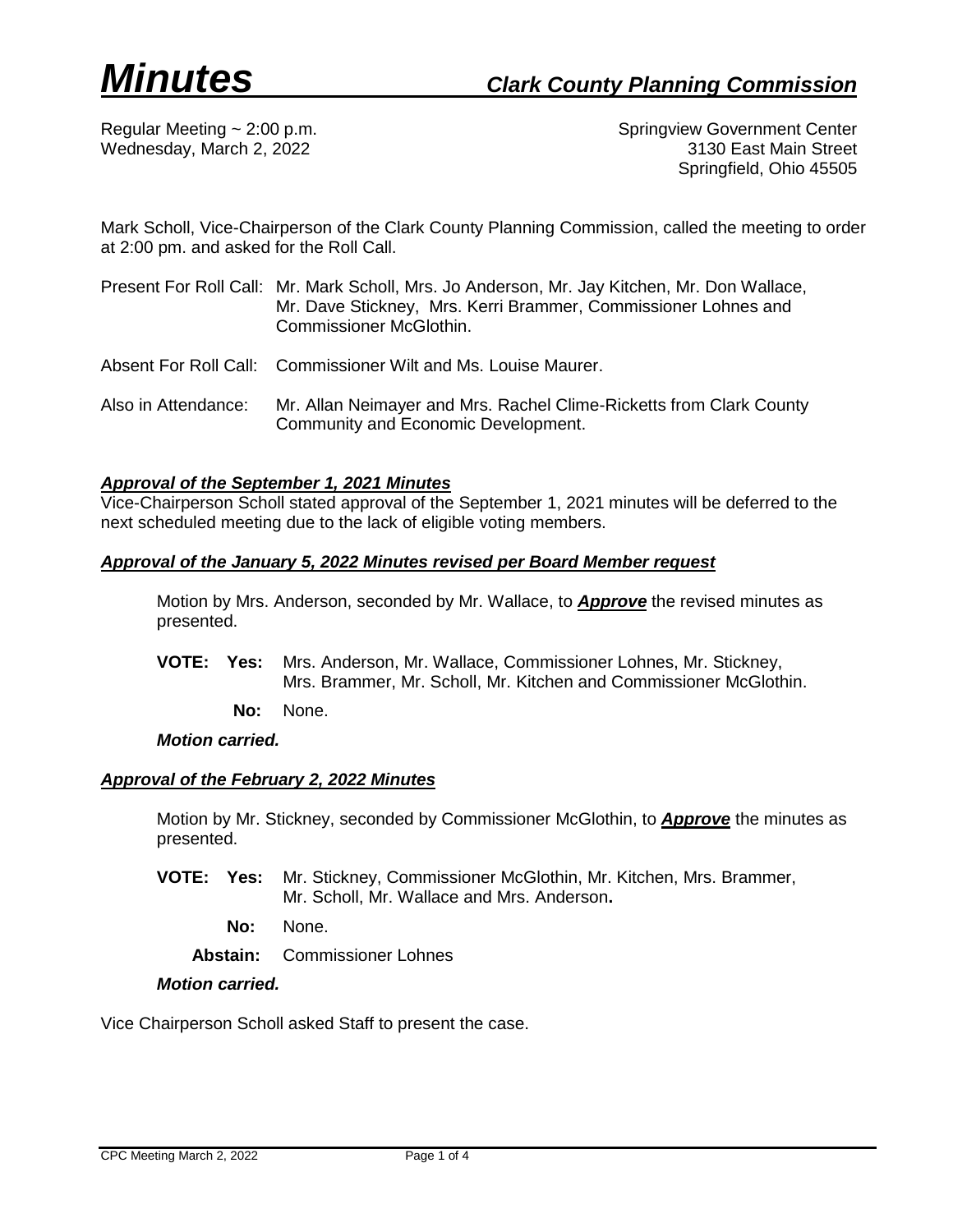## **Rezoning Case #Z-2022-02 ~ Property Owner: All Inclusive Warehouse Office LLC. ~ Applicant: Richard Deering ~ Location: Parcel #010-06-00032-000-076, Bethel Twp. ~ Request: to rezone parcel from B-3 to B-4 to allow for rental storage warehouse.**

Mr. Allan Neimayer, Senior Planner, stated that the subject property, Parcel #010-06-00032-000-076, is located west of 6001 Lower Valley Pike in Bethel Twp. and consists of 2.0 acres. The property is currently zoned B-3 (General Business District). The Applicant would like to rezone the property to B-4 (Heavy Business District) to allow for a rental storage warehouse. Mr. Neimayer handed out a new site plan from the Applicant for the Board. This property is in the floodplain so, if this rezoning is approved, the Applicant will need to go through the flood plain development review process. In addition, the Applicant will need to work with the Health District for on-site utilities.

Mr. Wallace stated he would be concerned that this is developed in the flood plain and may not be able to handle well and septic, which is already a problem in the county.

Mrs. Anderson asked if that would be analyzed from the flood plain application. Mr. Neimayer explained the impact of the flood plain would be analyzed. Regarding on site utilities, they would be reviewed by the Health District, or the OEPA. Commissioner Lohnes asked, they may not have to have water and sewer? Mr. Neimayer responded that is correct.

Mrs. Brammer asked about the tenants and storing things on the flood plain. Is it disclosed to them? Mr. Neimayer responded that would be with the Applicant and also the tenant looking at the area. Staff would inform tenants if they called. Vice-Chairperson Scholl explained the flood plain review process and with that they will build above the base flood elevations. The tenants will need to carry insurance like any other renter.

Mr. Wallace discussed a development in Bethel Township that went into the flood plain. He explained that it was signed off on in Clark County and the Bethel Township Trustees cannot do anything about it. Mr. Neimayer responded the flood plain program is a federal program. There are steps set up that a property owner needs to meet to get the floodplain approval. For the development Mr. Wallace is referring to, the owner provided the necessary information and approval was given based on that information.

Richard Deering, Applicant, 1535 S. Hampton Rd., New Carlisle, OH. Mr. Deering explained his proposed concept for the All Inclusive Warehouse. This is a new concept that he has done in Columbus and Troy. Tenants will get a 20 ft. by 60 ft. warehouse space; an optional office; a forklift; a conference room and security included. Mr. Deering know the property is located in the floodplain and he will go through the flood plain development review process. He does not want water problems.

Commissioner McGlothin asked, if you are having offices in there you will need water and septic. The Applicant responded it is not a sales office. It is a larger room around 10 ft. by 12 ft. and optional. Commissioner McGlothin adds, it sounds like it is something we need.

Commissioner McGlothin asked how planning is looking at this. Mr. Neimayer responded Staff recommends approval with the Specific Use designation (B-4S) due to the flood plain.

Commissioner McGlothin asked the Applicant if he has one going up in New Carlisle. The Applicant responded it is in New Carlisle.

With no further questions, Vice Chairperson Scholl asked for a motion.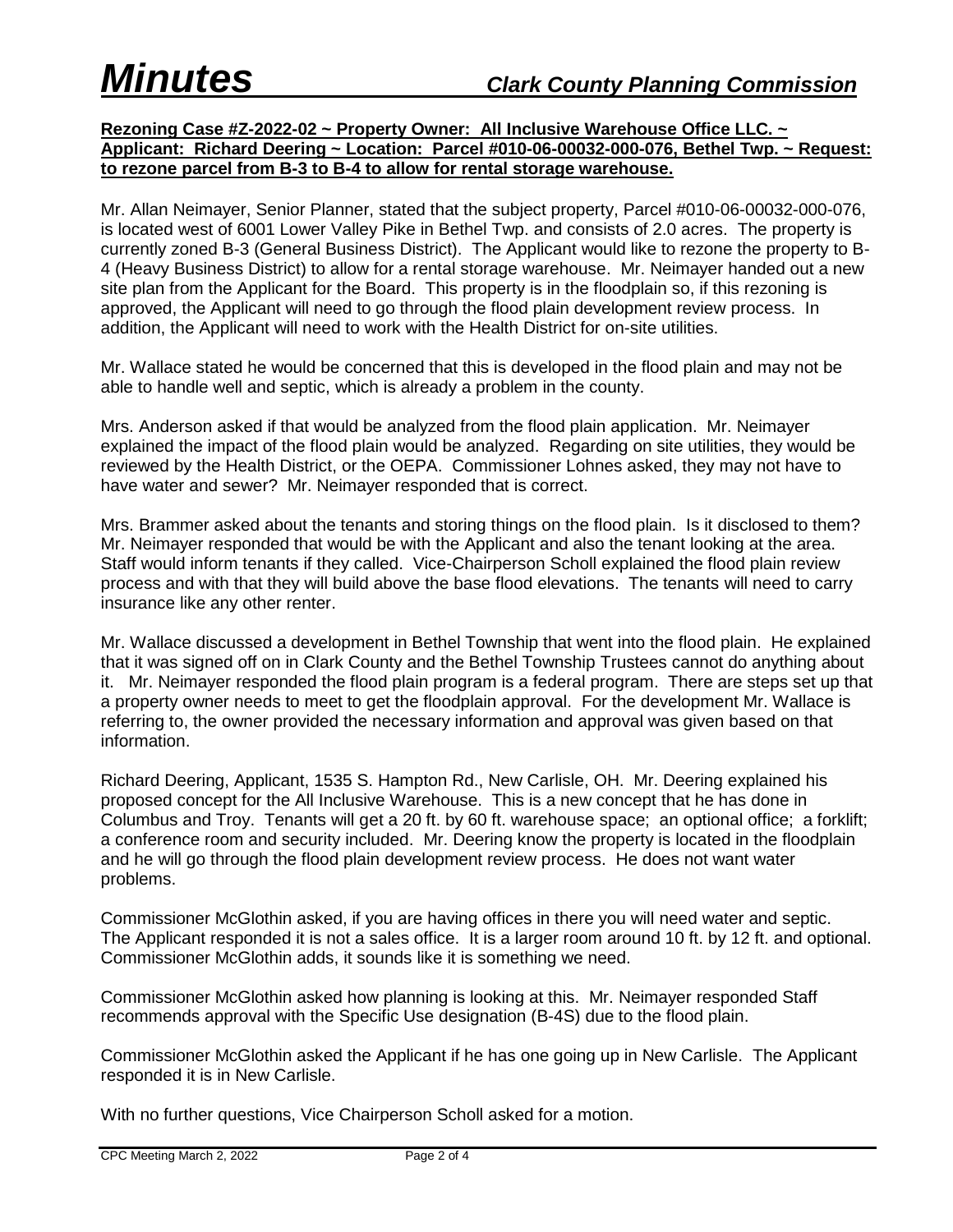**Action on Rezoning Case #Z-2022-02 ~ Property Owner: All Inclusive Warehouse Office LLC. ~ Applicant: Richard Deering ~ Location: Parcel #010-06-00032-000-076, Bethel Twp. ~ Request: to rezone parcel from B-3 to B-4 to allow for rental storage warehouse.**

Mr. Wallace stated that per the Clark County Prosecutor's Office, the best way to avoid problems like this is to not let them start in the first place.

Motion by Mrs. Anderson, seconded by Commissioner McGlothin, to recommend *Approval* to B-4S limiting the use to a self-storage facility as presented.

- **VOTE: Yes:** Mrs. Anderson, Commissioner McGlothin, Commissioner Lohnes, Mr. Stickney, Mr. Kitchen and Mrs. Brammer,
	- **No:** Mr. Wallace

#### *Motion carried.*

Vice Chairperson Scholl asked Staff to present the case.

## **Rezoning Case #Z-2022-03 ~ Property Owner/Applicant: Denna Johnson ~ Agent: Jim Lagos ~ Location: 8518 & 8542 E. National Rd., Harmony Twp. ~ Request: to rezone parcel from B-3 and R-1 to PD-M for use as residential and retail.**

Mr. Neimayer stated the subject property is located at 8518 & 8542 E. National Rd. in Harmony Township, Parcels #130-08-00017-100-002 & -003, and consists of 3.13 acres combined. The property is currently zoned B-3 (General Business District) and R-1 (Single-Family Residence District). The Applicant would like to rezone the property to PD-M (Planned Development – Mixed Use District) for use as residential and retail – see narrative. Mr. Neimayer reviewed slides of existing zoning and land use of the area. He reviewed the county's Thoroughfare Plan for the area. The property is not in a floodplain and public utilities are not available. Staff recommends the Applicant's request to rezone the subject property from B-3 & R-1 to PD-M (Planned Development-Mixed Use) be approved as presented subject to the following:

- 1. Preliminary Plan Approval only with the uses as identified in the application's narrative.
- 2. Subject to comments from the County Engineer's Office and ODOT with regards to access and stormwater management.
- 3. Final Plan approval shall be with the Zoning Inspector after receiving sign-off from the County Engineer's Office regarding access and storm water management. At the Zoning Inspector's discretion, approval of the Final Plan shall go before the County Planning Commission.

Jim Lagos, Agent for the Owner/Applicant Denna Johnson, explained that she has lived there since 1963. It has been a lamp shop and hotel for many years. Present day it is a residence and a retail store. What it will continue as under the PD-M is the exact same thing. These uses are grandfathered in. We had the property sold to a young couple and they had a problem getting it appraised. It can be sold and used the same way, unless it were to burn down. The Appraiser would not appraise it and the sale fell through. The PD-M zoning is perfect. We are good with the Staff's recommendation.

Commissioner Lohnes asked about the County Engineer's Office. Mr. Neimayer explained he has not received their comments, which is why he added that to Staff's conditions for approval.